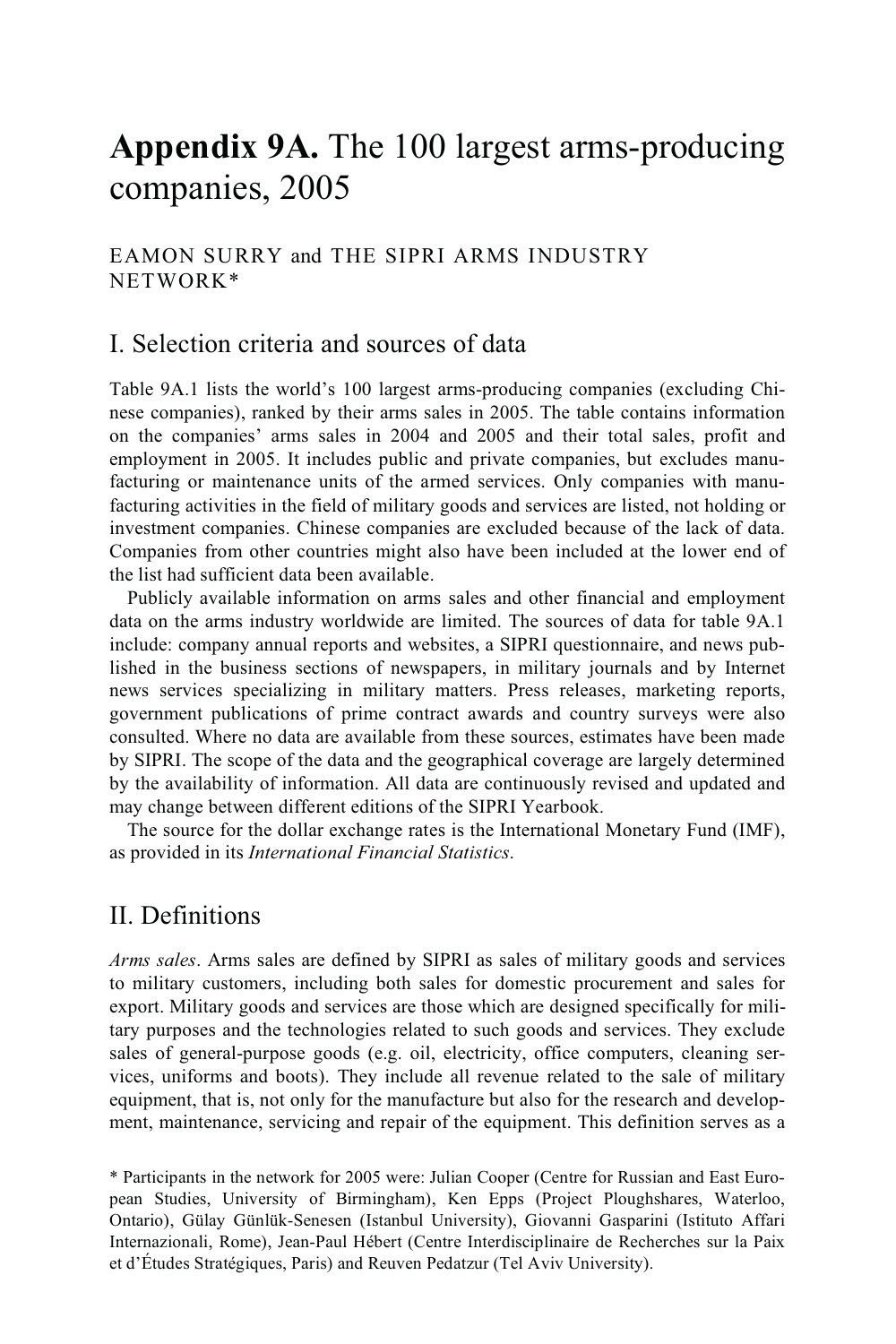guideline; in practice it is difficult to apply. Nor is there any good alternative, since no generally agreed standard definition of 'arms sales' exists. The data on arms sales in table 9A.1 often reflect only what each company considers to be the defence share of its total sales. The comparability of company arms sales in table 9A.1 is therefore limited.

*Total sales, profit and employment*. Data on total sales, profit and employment are for entire companies, not for arms-producing divisions alone. All data are for consolidated sales, including those of national and foreign subsidiaries. The profit data represent profit after taxes. Employment data are year-end figures, except for those companies which publish only a yearly average. All data are presented on the financial year basis reported by the company in its annual report.

### III. Calculations

Arms sales are sometimes estimated by SIPRI. In some cases SIPRI uses the figure for the total sales of a 'defence' division, although the division may also have some, unspecified, civil sales. When the company does not report a sales figure for a defence division or similar entity, estimates can sometimes be made based on data on contract awards, information on the company's current arms production programmes and figures provided by company officials in media or other reports.

The data for arms sales are used as an approximation of the annual value of arms production. For most companies this is realistic. The main exception is shipbuilding companies. For these companies there is a significant discrepancy between the value of annual production and annual sales because of the long lead (production) time of ships and the low production run (number). Some shipbuilding companies provide estimates of the value of their annual production. These data are then used by SIPRI for those companies.

All data are collected in local currency and at current prices. For conversion from local currencies to US dollars, SIPRI uses the IMF annual average of market exchange rates. The data in table 9A.1 are provided in current dollars. Changes between years in these data are difficult to interpret because the change in dollar values is made up of several components: the change in arms sales, the rate of inflation and, for sales conducted in local currency, fluctuations in the exchange rate. Sales on the international arms market are often conducted in dollars. Fluctuations in exchange rates then do not have an impact on the dollar values but affect instead the value in local currency. If the value of the dollar declines, then the company's revenue in local currency falls and, if its production inputs are paid for in local currency—which most often is the case—this has a negative impact on the company's profit margins. Calculations in constant dollar terms are difficult to interpret for the same reasons. Without knowing the relative shares of arms sales derived from domestic procurement and from arms exports, it is impossible to interpret the exact meaning and implications of the arms sales data. These data should therefore be used with caution. This is particularly true for countries with strongly fluctuating exchange rates.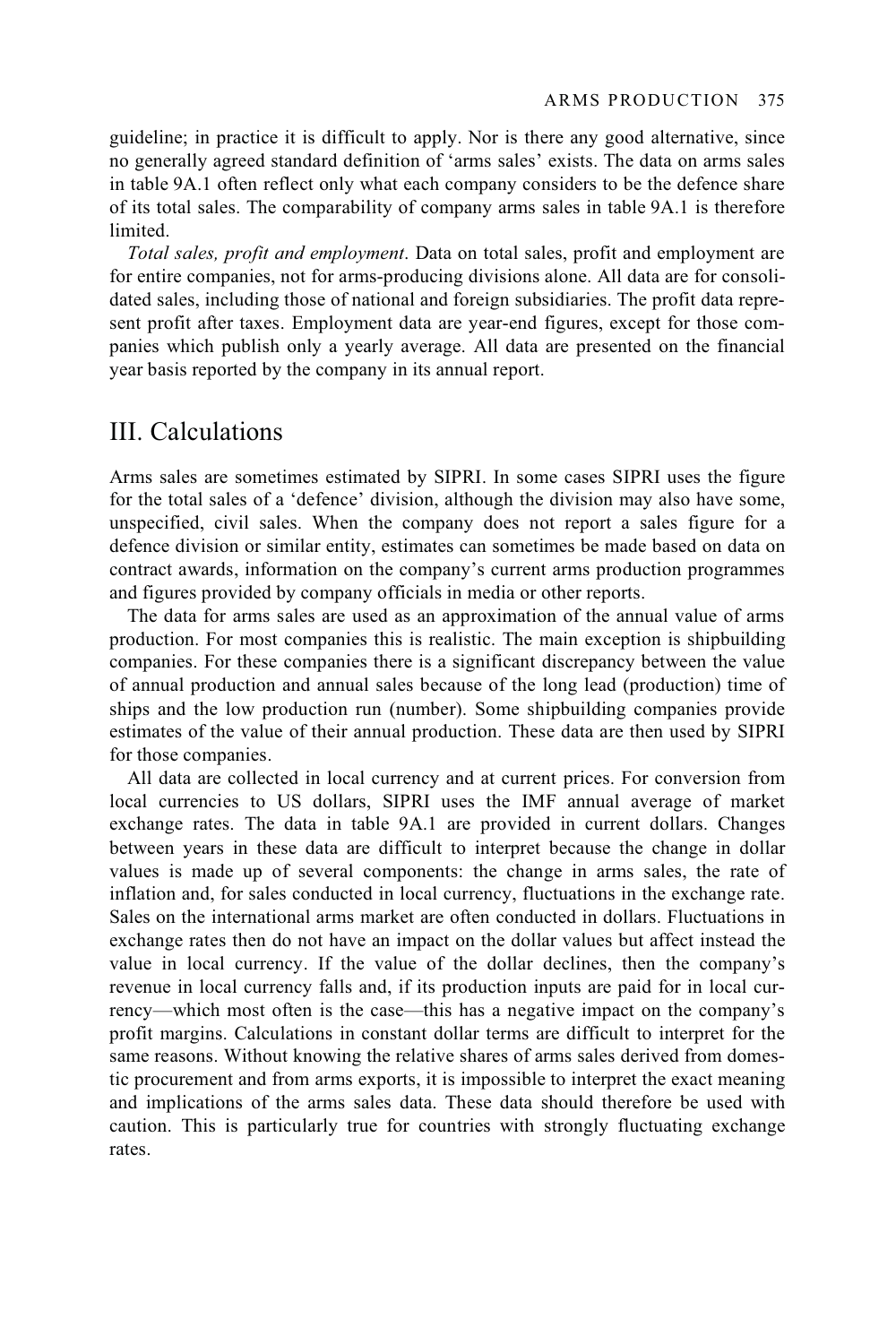| "If areest arms-producing companies in the world (excluding China) |                                                                                                                                                                                                                                |
|--------------------------------------------------------------------|--------------------------------------------------------------------------------------------------------------------------------------------------------------------------------------------------------------------------------|
|                                                                    |                                                                                                                                                                                                                                |
|                                                                    |                                                                                                                                                                                                                                |
|                                                                    |                                                                                                                                                                                                                                |
|                                                                    |                                                                                                                                                                                                                                |
|                                                                    |                                                                                                                                                                                                                                |
|                                                                    |                                                                                                                                                                                                                                |
|                                                                    |                                                                                                                                                                                                                                |
|                                                                    |                                                                                                                                                                                                                                |
|                                                                    |                                                                                                                                                                                                                                |
| $\frac{1}{2}$                                                      |                                                                                                                                                                                                                                |
|                                                                    |                                                                                                                                                                                                                                |
|                                                                    |                                                                                                                                                                                                                                |
|                                                                    |                                                                                                                                                                                                                                |
|                                                                    |                                                                                                                                                                                                                                |
|                                                                    |                                                                                                                                                                                                                                |
|                                                                    |                                                                                                                                                                                                                                |
|                                                                    |                                                                                                                                                                                                                                |
|                                                                    |                                                                                                                                                                                                                                |
|                                                                    |                                                                                                                                                                                                                                |
|                                                                    |                                                                                                                                                                                                                                |
|                                                                    |                                                                                                                                                                                                                                |
|                                                                    |                                                                                                                                                                                                                                |
|                                                                    |                                                                                                                                                                                                                                |
|                                                                    |                                                                                                                                                                                                                                |
|                                                                    |                                                                                                                                                                                                                                |
|                                                                    |                                                                                                                                                                                                                                |
|                                                                    |                                                                                                                                                                                                                                |
|                                                                    |                                                                                                                                                                                                                                |
|                                                                    |                                                                                                                                                                                                                                |
|                                                                    |                                                                                                                                                                                                                                |
|                                                                    |                                                                                                                                                                                                                                |
|                                                                    |                                                                                                                                                                                                                                |
|                                                                    |                                                                                                                                                                                                                                |
|                                                                    |                                                                                                                                                                                                                                |
|                                                                    |                                                                                                                                                                                                                                |
|                                                                    |                                                                                                                                                                                                                                |
|                                                                    |                                                                                                                                                                                                                                |
| The model of the contract                                          |                                                                                                                                                                                                                                |
|                                                                    |                                                                                                                                                                                                                                |
|                                                                    |                                                                                                                                                                                                                                |
|                                                                    |                                                                                                                                                                                                                                |
|                                                                    |                                                                                                                                                                                                                                |
|                                                                    |                                                                                                                                                                                                                                |
|                                                                    |                                                                                                                                                                                                                                |
| ĺ                                                                  |                                                                                                                                                                                                                                |
|                                                                    |                                                                                                                                                                                                                                |
|                                                                    | where the contract of the contract of the contract of the contract of the contract of the contract of the contract of the contract of the contract of the contract of the contract of the contract of the contract of the cont |
|                                                                    |                                                                                                                                                                                                                                |
|                                                                    |                                                                                                                                                                                                                                |
|                                                                    |                                                                                                                                                                                                                                |
|                                                                    |                                                                                                                                                                                                                                |

|                   |                | Figures for sales and profits are in US\$ m., at current prices and exchange rates. |                                               |                               |                                      |                              |                           |                              |                 |                                                                                                   |
|-------------------|----------------|-------------------------------------------------------------------------------------|-----------------------------------------------|-------------------------------|--------------------------------------|------------------------------|---------------------------|------------------------------|-----------------|---------------------------------------------------------------------------------------------------|
| $\mathrm{Rank}^a$ |                |                                                                                     |                                               |                               | Arms sales                           |                              | Total                     | Arms sales                   |                 |                                                                                                   |
| 2005              | 2004           | company)<br>Company (parent                                                         | Country.<br>region                            | $\operatorname{\bf Sector}^b$ | 2005                                 | 2004                         | sales,<br>2005            | as % of total<br>sales, 2005 | Profit,<br>2005 | Employment,<br>2005                                                                               |
|                   |                | Boeing                                                                              | USA                                           | Ac El Mi Sp                   |                                      | 500<br>27                    | 54845                     | 51                           | 2572            | 153 000                                                                                           |
|                   |                | nan<br>Northrop Grumm                                                               | USA                                           | Ac El Mi Sh Sp                |                                      | 26210                        | 30721                     |                              | 1400            |                                                                                                   |
|                   | $\sim$         | Lockheed Martin                                                                     |                                               | Ac El Mi Sp                   |                                      | 26400                        |                           | 273                          | 825             |                                                                                                   |
|                   | 4              | <b>BAE</b> Systems <sup>c</sup>                                                     | <b>USA</b><br>UK                              | A Ac El MV Mi SA/A            | 28 050<br>27 590<br>26 460<br>23 230 | 840<br>$\overline{19}$       | 37213                     |                              | 1060            | $123600$<br>$135000$<br>$100000$                                                                  |
|                   |                |                                                                                     |                                               | S <sub>h</sub>                |                                      |                              |                           |                              |                 |                                                                                                   |
|                   |                | Raytheon                                                                            |                                               | El Mi                         | 19800                                | 17150                        | 21894                     |                              | 871             |                                                                                                   |
|                   | $\circ$        | General Dynamics                                                                    |                                               | A El MV Sh                    | 16570                                | 15150                        | 21 244                    |                              | 461             |                                                                                                   |
|                   | $\circ$        | Finmeccanica                                                                        | USA<br>USA<br>Italy                           | A Ac El MV Mi SA/A            | 9800                                 | 7130                         | 14265                     |                              | 493             |                                                                                                   |
|                   | $\overline{r}$ | EADS <sup>d</sup>                                                                   |                                               | Ac El Mi Sp                   | 9580                                 | 470<br>$\circ$               | 42545                     |                              | 2085            |                                                                                                   |
|                   |                | -3 Communications <sup>e</sup>                                                      | Europe<br>USA                                 | 同                             | 8970                                 | 970<br>$\sim$                |                           | 9692955                      | 509             | 80 000<br>72 200<br>72 30 600<br>59 500<br>13 37 200<br>500<br>42 500                             |
| $\Xi$             | $^{\circ}$     | Thales                                                                              | France                                        | El Mi SA/A                    | 8940                                 | 950<br>$\infty$              | 9 445<br>12 765<br>42 725 |                              | 415             |                                                                                                   |
|                   | $\subseteq$    | United Technologies Corp., UTC                                                      | USA                                           | El Eng                        | 6840                                 | 6740                         |                           |                              | 3069            |                                                                                                   |
|                   | 20             | <b>SAIC</b>                                                                         | USA                                           | Comp(Oth)                     | 5060                                 | 670<br>$\overline{a}$        | 7792                      | 65                           | 927             |                                                                                                   |
|                   |                | MBDA (BAE Systems, UK.                                                              | Europe                                        | Ä                             | 4080                                 | 850<br>$\tilde{\phantom{a}}$ | 4080                      | 100                          |                 | 10600                                                                                             |
|                   |                | EADS, Europe/                                                                       |                                               |                               |                                      |                              |                           |                              |                 |                                                                                                   |
|                   |                | Italy)<br>Finmeccanica,                                                             |                                               |                               |                                      |                              |                           |                              |                 |                                                                                                   |
|                   | ⊵              | <b>DCN</b>                                                                          | France                                        | $_{\rm{S}}$                   | 3520                                 |                              |                           | 901                          | 340             |                                                                                                   |
| $\overline{1}$    | $\overline{4}$ | Rolls Royce                                                                         | UК                                            | Eng                           | 3470                                 | 3 240<br>3 3 10              | 3524<br>12005             |                              | 631             | $\begin{array}{l} 12\,200 \\ 36\,200 \\ 79\,000 \\ 85\,500 \\ 41\,000 \\ 316\,000 \\ \end{array}$ |
|                   | $\frac{13}{2}$ |                                                                                     |                                               | Comp (Oth)                    | 3400                                 | 330<br>$\overline{a}$        | 14616                     | 29                           | 634             |                                                                                                   |
| S                 | $\infty$       | Computer Sciences Corp.<br>Pratt & Whitney (UTC)                                    |                                               |                               | 3280                                 | 990<br>$\sim$                | 9295                      | 35                           |                 |                                                                                                   |
| $\overline{16}$   |                | TT Industries                                                                       |                                               | Eng<br>El                     | 3190                                 | 410<br>$\sim$ $\sim$         | 7430                      | 43                           | 360             |                                                                                                   |
|                   |                | General Electric                                                                    |                                               | $_{\rm{E1}}^{\rm{Eng}}$       | 3000                                 | 000                          | 149 702                   |                              | 16353           |                                                                                                   |
|                   | $\frac{8}{10}$ | <i>ational</i><br>Honeywell Interi                                                  | USA<br>USA<br>USA<br>USA<br>USA<br>USA<br>USA |                               | 2940                                 | 810<br>$\sim$                | 27653                     |                              | 1655            | 116000                                                                                            |
|                   |                | (Financeanica)<br>AgustaWestland                                                    |                                               | $A_{\mathcal{C}}$             | 2850                                 | $\vdots$                     | 3097                      | 92                           | 182             | 530<br>$\infty$                                                                                   |

### 376 MILITARY SPENDING AND ARMAMENTS, 2006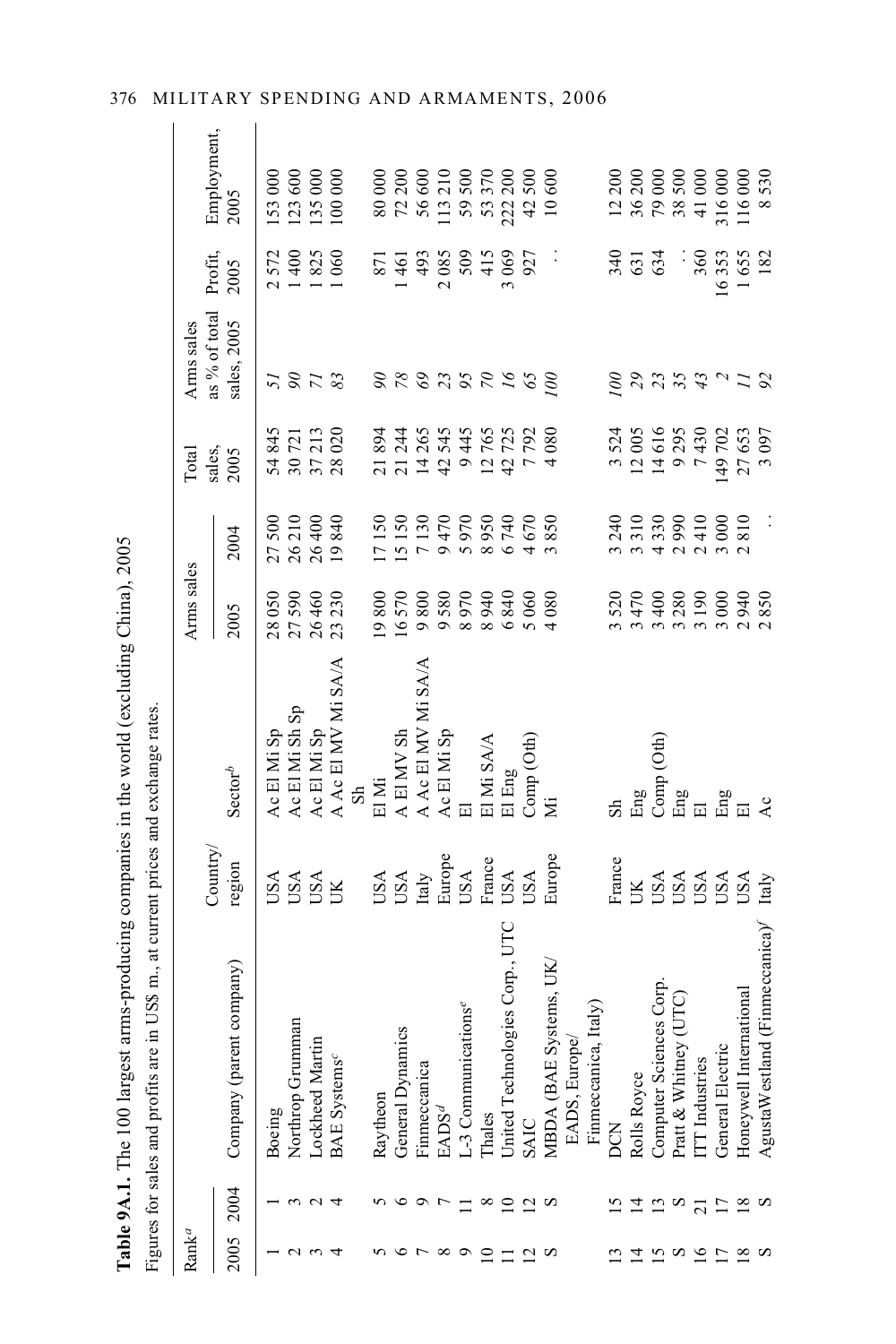| 106 000     |                                                                                         | 58 000                   |                                                   | 12080                    | 62 210                           | 12790                                                                            | 12830 | 200<br>$\overline{15}$                                       |     | 12600           | 17000            | 37000      | 18550                                                                                                                        | 15010  | 9800                                         | 87500            | 117000     | 11450                                                                                                                                                                                                                                                                                                                                                                                                                                                                | 9640           | 15 000                     | 22 000                                                                 | 30 000 | 29 200                  | 7170                                                              | 9500                                                  | 187220                                                                                        | 49400101                                   |                                |
|-------------|-----------------------------------------------------------------------------------------|--------------------------|---------------------------------------------------|--------------------------|----------------------------------|----------------------------------------------------------------------------------|-------|--------------------------------------------------------------|-----|-----------------|------------------|------------|------------------------------------------------------------------------------------------------------------------------------|--------|----------------------------------------------|------------------|------------|----------------------------------------------------------------------------------------------------------------------------------------------------------------------------------------------------------------------------------------------------------------------------------------------------------------------------------------------------------------------------------------------------------------------------------------------------------------------|----------------|----------------------------|------------------------------------------------------------------------|--------|-------------------------|-------------------------------------------------------------------|-------------------------------------------------------|-----------------------------------------------------------------------------------------------|--------------------------------------------|--------------------------------|
| 2358        |                                                                                         | 623                      |                                                   | 379                      | 271                              |                                                                                  | 160   | 154                                                          |     | 202             | 396              |            | 147                                                                                                                          | $-167$ | 82                                           | 64               |            | <b>150</b><br>165                                                                                                                                                                                                                                                                                                                                                                                                                                                    | $\ddot{\cdot}$ |                            | 264                                                                    | 402    | 82                      | 85                                                                | 64                                                    | 267                                                                                           | 133                                        | 85                             |
| $^{13}$     | 25                                                                                      | $\overline{\mathcal{E}}$ |                                                   | 52                       |                                  | 53                                                                               | 82    | 64                                                           |     | $\mathcal{O}$   | 53               | $\sqrt{8}$ | $\ddot{t}$                                                                                                                   | 43     | $\frac{8}{26}$                               |                  | $\infty$   |                                                                                                                                                                                                                                                                                                                                                                                                                                                                      | 81             |                            | $65$ $28$                                                              |        | $26$<br>$36$<br>$75$    |                                                                   | 88                                                    |                                                                                               | $\begin{array}{c} 2 \\ 2 \\ 3 \end{array}$ |                                |
|             | 20994<br>10894                                                                          | 13155                    |                                                   | 4264                     | 25333                            | 3994                                                                             | 585   | 3217                                                         |     | 3 001           | 3445             | 10043      | 4296                                                                                                                         | 3993   | 1736                                         | 1770             | 19757      | 1912                                                                                                                                                                                                                                                                                                                                                                                                                                                                 | 2802           | 2340                       | 5397                                                                   | 5485   | 918                     | 841                                                               | 1493                                                  | 52318                                                                                         | 1637<br>1623                               |                                |
|             | 3 100<br>3 100<br>2 5 10                                                                |                          | $\ddot{\cdot}$                                    |                          | 1670<br>2500                     | 620                                                                              | 930   | 740                                                          |     | 550             |                  |            |                                                                                                                              |        |                                              | $\overline{190}$ | 66         | 390                                                                                                                                                                                                                                                                                                                                                                                                                                                                  | 690            | 370                        | 420                                                                    | 240    | 150                     | 560                                                               | 130                                                   |                                                                                               | 930<br>010<br>770                          |                                |
|             | 2720<br>2720<br>2630                                                                    |                          | $\ddot{\cdot}$                                    | 210                      |                                  | $\begin{array}{c} 0.0000 \\ 0.0000 \\ 0.0000 \\ 0.0000 \\ 0.0000 \\ \end{array}$ |       |                                                              |     | $\frac{0.8}{3}$ | 810              |            | 88<br>05<br>06<br>08<br>08                                                                                                   |        |                                              |                  | 590<br>570 |                                                                                                                                                                                                                                                                                                                                                                                                                                                                      | 550<br>580     |                            | 510                                                                    | 450    | 410                     | 380                                                               |                                                       | $\frac{310}{240}$                                                                             | $\frac{190}{190}$                          |                                |
|             | $\begin{array}{c} \text{Comp} \ (\text{Oth}) \\ \text{Comp} \ (\text{Oth}) \end{array}$ | Comp (Ac El Eng)<br>MV   |                                                   | Ac                       |                                  | Ac MV Mi Sh Ac                                                                   |       | $\begin{array}{ll} \text{Ac EIMi}\\ \text{SAAA} \end{array}$ | Eng |                 | $\overline{\Xi}$ |            | $\begin{array}{lcl} \text{Ac} \to & \text{Eng} \text{MV} \\ \text{A} \to & \text{FIN} \text{SAAA} \\ \text{Oth} \end{array}$ |        | $\overline{\mathbb{E}}$                      | Ä                |            | $\begin{array}{l} \text{Comp (Oth)}\\ \text{Comp (Oth)}\\ \text{Ac} \end{array}$                                                                                                                                                                                                                                                                                                                                                                                     |                | Ac El Mi                   | $\mathop{\mathrm{Comp}}\limits_{\mathrm{El}}\left( \mathrm{Ac}\right)$ |        | $\overline{\mathbf{E}}$ | Comp(E)                                                           | $\operatorname{Comp}\left( \operatorname{Oth}\right)$ | S <sub>h</sub>                                                                                | Comp (MV Oth)                              | Comp (Oth)                     |
|             | <b>ASU</b>                                                                              | France<br>USA            |                                                   | France                   |                                  | Japan<br>Europe<br>Europe<br>Sweden<br>USA<br>USA<br>USA<br>USA<br>USA           |       |                                                              |     |                 |                  |            |                                                                                                                              |        |                                              |                  |            | $\begin{array}{l} \text{Frame} \\ \text{USA} \\ \text{Russia} \\ \text{DISA} \\ \text{USA} \\ \text{USA} \\ \text{MSE} \\ \text{MSE} \\ \text{DCS} \\ \text{MSE} \\ \text{DCS} \\ \text{MSE} \\ \text{DCS} \\ \text{NSE} \\ \text{MSE} \\ \text{MSE} \\ \text{MSE} \\ \text{MSE} \\ \text{MSE} \\ \text{MSE} \\ \text{MSE} \\ \text{MSE} \\ \text{MSE} \\ \text{MSE} \\ \text{MSE} \\ \text{MSE} \\ \text{MSE} \\ \text{MSE} \\ \text{MSE} \\ \text{MSE} \\ \text{M$ |                |                            |                                                                        |        | USA<br>Italy            |                                                                   | <b>USA</b>                                            | Germany                                                                                       | USA<br>USA                                 |                                |
| Halliburton | burton)<br>$\mathcal S$<br>KBR (Hallil                                                  | SAFRAN <sup>h</sup>      | United Defense (BAE<br>Systems, UK)<br>Systems, I | Dassault Aviation Groupe | leavy Industries<br>Mitsubishi I | Group (EADS)<br>Eurocopter                                                       | Saab  | Alliant Techsystems<br>Snecma (SAFRAN)<br>$\!hbar$           |     | Harris          | Rockwell Collins | Textron    | Rheinmetall                                                                                                                  | CEA    | DRS Technologies<br>Almaz-Antei <sup>j</sup> |                  | EDS        | QinetiQ                                                                                                                                                                                                                                                                                                                                                                                                                                                              | Sikorsky (UTC) | Israel Aircraft Industries | Goodrich                                                               | Smiths | URS Corp.               | elex Sensors & Airborne<br>Systems (Finmeccanica)<br>Selex Sensor | Anteon                                                | $\begin{array}{c} \mathrm{ThyssenKrupp}^k \\ \mathrm{Armor} \; \mathrm{Holdings} \end{array}$ |                                            | national<br><b>CACI</b> Intern |
| ٵ           | $\infty$                                                                                | $\overline{0}$           | 23                                                | 29                       |                                  | $\frac{8}{25}$                                                                   |       | $83377$                                                      |     |                 |                  |            | 28948                                                                                                                        |        |                                              |                  |            | 34                                                                                                                                                                                                                                                                                                                                                                                                                                                                   | $\frac{25}{3}$ |                            |                                                                        |        | 43                      | $\infty$                                                          | $\frac{4}{4}$                                         | 51                                                                                            | $\mathcal{L}$                              | 57                             |
| ್ರ          |                                                                                         | $\frac{8}{20}$           |                                                   | $\overline{z}$           |                                  | g ng da ng ng ng ng ng                                                           |       |                                                              |     |                 |                  |            |                                                                                                                              |        |                                              |                  |            | 33                                                                                                                                                                                                                                                                                                                                                                                                                                                                   | S              |                            | 35 <sup>4</sup>                                                        | 36     |                         |                                                                   | 38                                                    | 39                                                                                            | $\overline{4}$                             | $\overline{+}$                 |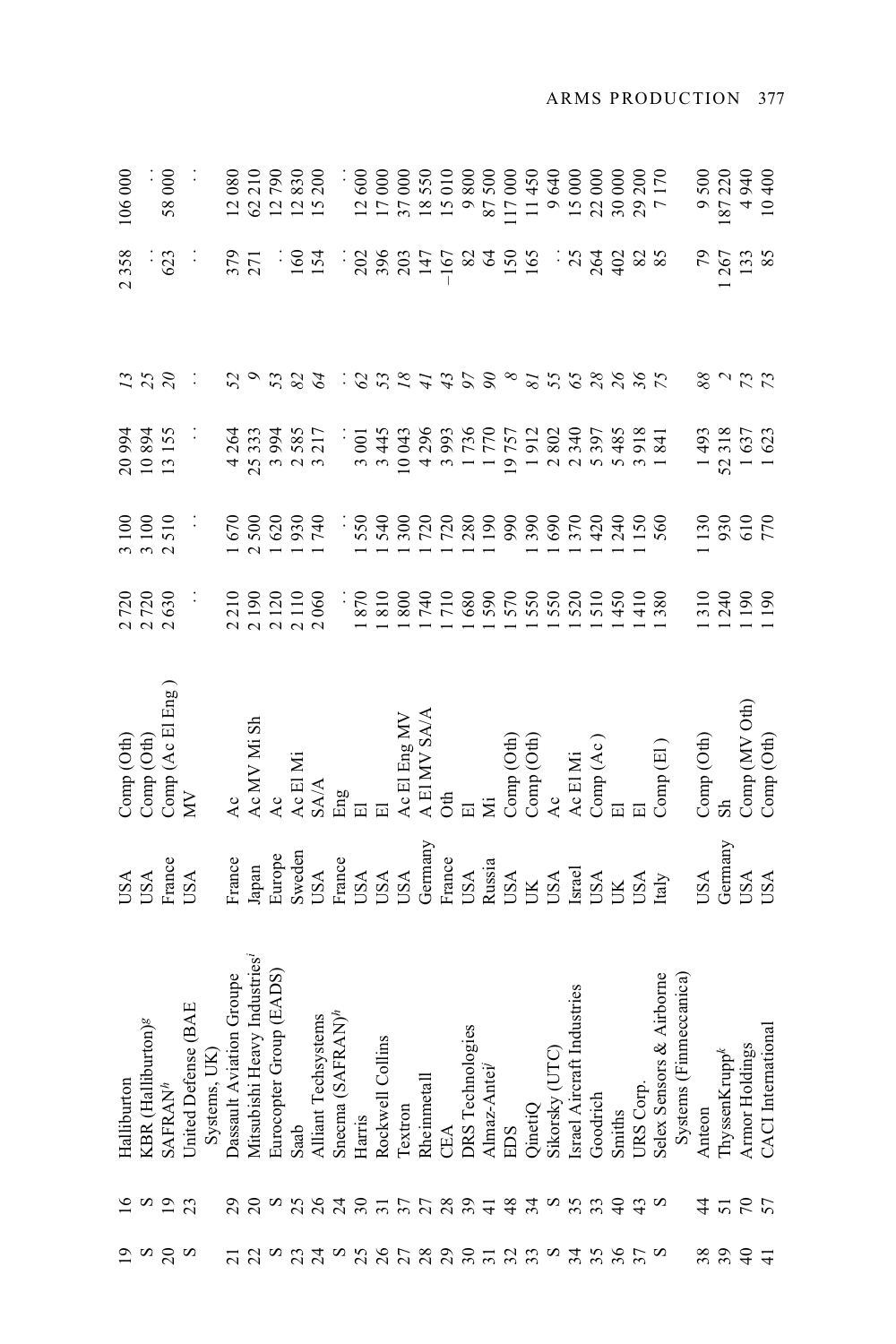| $\mathrm{Rank}^a$ |                        |                                             |                    |                  | Arms sales           |                                  | Total           | Arms sales                   |                  |                     |
|-------------------|------------------------|---------------------------------------------|--------------------|------------------|----------------------|----------------------------------|-----------------|------------------------------|------------------|---------------------|
| 2005              | 2004                   | Company (parent company)                    | Country.<br>region | $Sector^b$       | 2005                 | 2004                             | sales,<br>2005  | as % of total<br>sales, 2005 | Profit,<br>2005  | Employment,<br>2005 |
| 42                | 36                     | adustries <sup>1</sup><br>Kawasaki Heavy I  | Japan              | Ac Eng Mi Sh     | 180                  | 320                              | 11999           | $\overline{\mathcal{L}}$     | 149              | 28920               |
| 43                | 47                     | VT Group                                    | Ж                  |                  | <sup>170</sup>       | 040                              | 540             |                              |                  | 9920                |
| $\frac{4}{3}$     | $\frac{1}{2}$ $\alpha$ | Ordnance Factories                          | India              | A SA/A           | 150                  | 150                              | 371             | 8487                         |                  | 118640              |
| S                 |                        | Alenia Aeronautica                          | Italy              | Ac               | 120                  | 030                              | 418             |                              |                  | 7340                |
|                   |                        | (Finmeccanica)                              |                    |                  |                      |                                  |                 |                              |                  |                     |
| 45                | 52                     | $\prod_{h}$<br>Hindustan Aeronau            | India              | Ac Mi            | 1100                 | 900                              | 1219            | $\infty$                     | $\overline{151}$ | 29 100              |
| $\infty$          | 46                     | Sagem (SAFRAN)                              | France             | 囩                |                      |                                  |                 |                              |                  |                     |
| $\frac{4}{6}$     | $50\,$                 | Elbit Systems                               | <b>Israel</b>      |                  | 070                  | 940                              | 1070            | 00                           |                  | 6340                |
| 47                | 59                     | Oshkosh Truck                               | <b>USA</b>         | Š                | 060                  | 770                              | 2959            | $\mathcal{S}$                | $\frac{60}{2}$   | 7960                |
| 48                | 56                     | $\mathrm{Samsung}'$                         | S. Korea           | A El MV Mi Sh    | 050                  | 800                              | 141 033         |                              | 9452             | 222 000             |
| $\frac{4}{9}$     | $\mathcal{L}$          | AM General <sup>m</sup>                     | <b>USA</b>         | Š                | 050                  | 690                              |                 |                              |                  |                     |
| $50\,$            | $\overline{6}$         | Mitsubishi Electric                         | Japan              | El Mi            | 040                  | 950                              | 32701           |                              | 868              | 99 440              |
| 51                | 53                     | Cobham                                      | <b>XL</b>          | Comp (Ac El      | 1010                 | 900                              | 1982            |                              | 216              | 10720               |
| 52                | 54                     | NEC <sup>i</sup>                            | Japan              |                  | 980                  | 840                              | 43776           |                              | $\Xi$            | 154 180             |
| 53                |                        | $N$ avantia $^n$                            | Spain              |                  | 970                  | 090                              | $\overline{21}$ | $\mathcal{S}$                | $-124$           | 5560                |
| 54                | 45                     | t Systems<br>Engineered Suppor              | USA                |                  | 970                  | 840                              | 1018            | $\mathfrak{c}_{6}$           | 87               | 3670                |
| S                 |                        | 9S, Europe)<br>EADS Space (EA)              | France             | s <sub>p</sub>   | 960                  | :                                | 3356            | $\mathcal{E}_{\mathcal{L}}$  |                  | 10980               |
| 55                | ωω                     | $ST$ Engineering <sup>o</sup>               | Singapore          | Ac El MV SA/A Sh | 940                  |                                  | 2034            | $\frac{9}{5}$                | $\overline{24}$  | 13 100              |
| 56                | 58                     | $\overline{\text{cm}}$<br>ManTech Internati | USA                | Comp (Oth)       |                      | $\frac{0.4}{20}$                 | 980             | 95                           | $\frac{4}{3}$    | 6000                |
| 57                |                        | <b>GIAT</b> Industries                      | France             | A MV SA/A        |                      | 730                              | 909             | 00                           |                  |                     |
| 58                | $a$ a a                | Dyncorp <sup>p</sup>                        | USA                | Comp(Oth)        | 930<br>010<br>07     | 940                              | 1967            | 44                           |                  | 14 400              |
| S                 |                        | (Samsung)<br>Samsung Techwin                | S. Korea           | A El Eng MV      | 850                  | 620                              | 2335            | $\mathcal{S}$                | 82               | 4400                |
| 59                | $\delta$               | Rafael                                      | Israel             | Ac Mi SA/A Oth   | 800                  | 760                              | 846             | 56                           |                  | 5000                |
| S                 | $\infty$               | Devonport Management (KBR) <sup>q</sup>     | $\mathbb{R}$       |                  | 800                  | $\overline{20}$                  | 849             | 94                           | $\partial_0$     | 5 100               |
| 60                | $\overline{61}$        | Krauss-Maffei Wegmann'                      | Germany            | Ř                |                      | 750                              | 746             | 001                          |                  | 2700                |
| 58                | 235                    | <b>GKN<sup>s</sup></b>                      | B                  | Δc               | 05<br>14<br>17<br>17 | $rac{400}{2}$<br>$\mathbf{\sim}$ | 6633            |                              | 107              | 36500               |
|                   |                        | Diehl                                       | Germany            | Mi SA/A          |                      | 650                              | 2052            |                              |                  | 10300               |

### 378 MILITARY SPENDING AND ARMAMENTS, 2006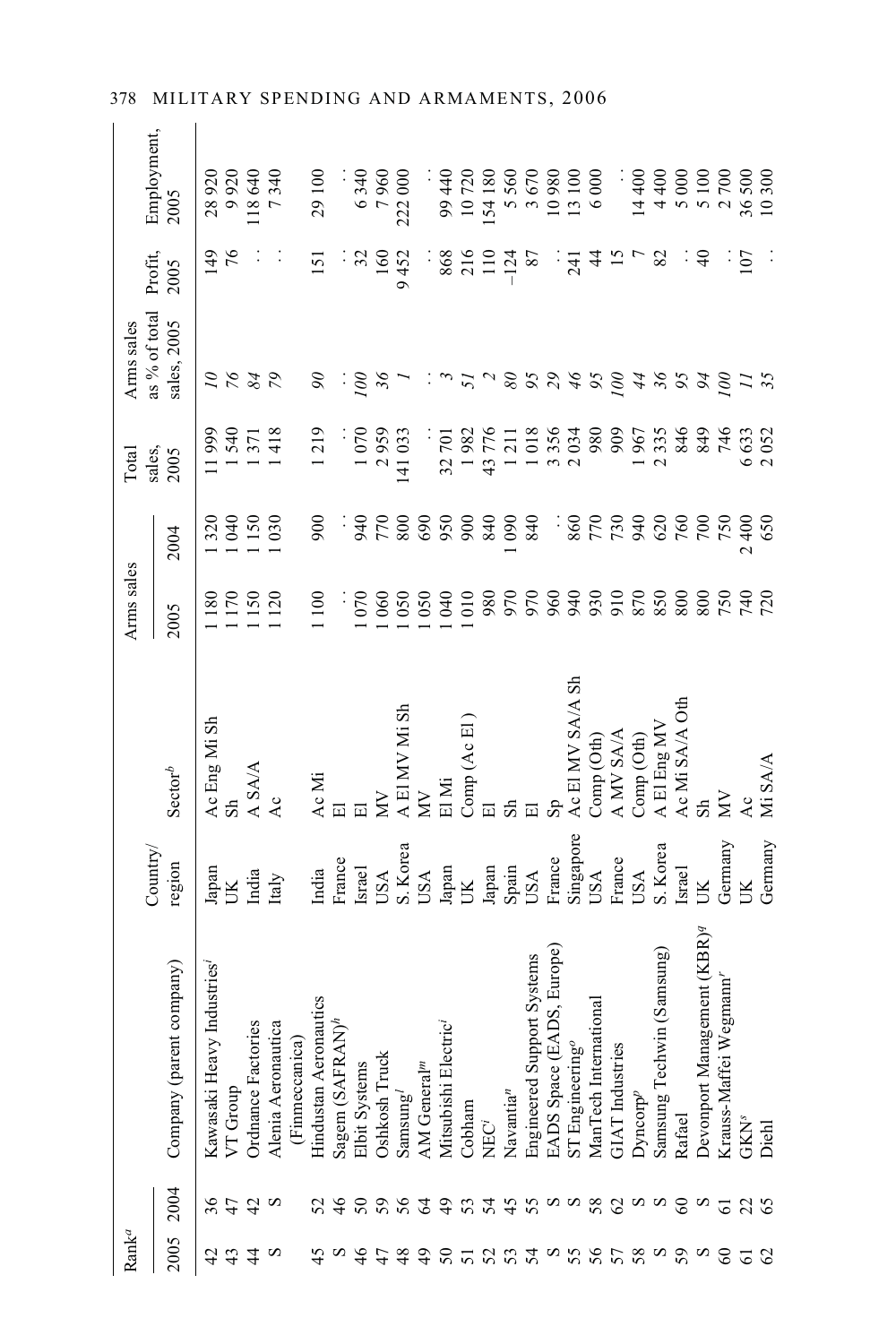| 63             | 67                | <b>Bharat Electronics</b>                                                                  |                                                                                                                                                                                                                                                                                                                                                                                                                                                                           | 囩                                                                                                                                                           | 700                                                                                                                                                                                                                                                                                                                                                                                  | 620      |                                                           |                             | 132            |                                            |
|----------------|-------------------|--------------------------------------------------------------------------------------------|---------------------------------------------------------------------------------------------------------------------------------------------------------------------------------------------------------------------------------------------------------------------------------------------------------------------------------------------------------------------------------------------------------------------------------------------------------------------------|-------------------------------------------------------------------------------------------------------------------------------------------------------------|--------------------------------------------------------------------------------------------------------------------------------------------------------------------------------------------------------------------------------------------------------------------------------------------------------------------------------------------------------------------------------------|----------|-----------------------------------------------------------|-----------------------------|----------------|--------------------------------------------|
| $\infty$       |                   | Selex Communications                                                                       | India<br>Italy                                                                                                                                                                                                                                                                                                                                                                                                                                                            | Comp (El Oth)                                                                                                                                               | 680                                                                                                                                                                                                                                                                                                                                                                                  |          | 846                                                       | $\frac{87}{8}$              | 32             | $12260$<br>4480                            |
|                |                   | (Finmeccanica)                                                                             |                                                                                                                                                                                                                                                                                                                                                                                                                                                                           |                                                                                                                                                             |                                                                                                                                                                                                                                                                                                                                                                                      | ÷,       |                                                           |                             |                |                                            |
|                | 69                | Indra                                                                                      |                                                                                                                                                                                                                                                                                                                                                                                                                                                                           |                                                                                                                                                             |                                                                                                                                                                                                                                                                                                                                                                                      |          | 495                                                       |                             | 129            | 7580                                       |
|                |                   | Admiralteiskie Verfi-                                                                      |                                                                                                                                                                                                                                                                                                                                                                                                                                                                           |                                                                                                                                                             |                                                                                                                                                                                                                                                                                                                                                                                      |          |                                                           |                             |                |                                            |
|                |                   | tevenson<br>Stewart & St                                                                   |                                                                                                                                                                                                                                                                                                                                                                                                                                                                           |                                                                                                                                                             |                                                                                                                                                                                                                                                                                                                                                                                      |          | 689<br>726                                                |                             |                |                                            |
| 81977777788383 | <b>ANSARSHSAR</b> | <b>EDO</b>                                                                                 | $\begin{array}{lcl} \mathbf{Span} \\ \mathbf{Russia} \\ \mathbf{USA} \\ \mathbf{USA} \\ \mathbf{Germany} \\ \mathbf{Germany} \\ \mathbf{IM} \\ \mathbf{I} \\ \mathbf{I} \\ \mathbf{I} \\ \mathbf{I} \\ \mathbf{I} \\ \mathbf{I} \\ \mathbf{I} \\ \mathbf{I} \\ \mathbf{I} \\ \mathbf{I} \\ \mathbf{I} \\ \mathbf{I} \\ \mathbf{I} \\ \mathbf{I} \\ \mathbf{I} \\ \mathbf{I} \\ \mathbf{I} \\ \mathbf{I} \\ \mathbf{I} \\ \mathbf{I} \\ \mathbf{I} \\ \mathbf{I} \\ \math$ | $\boxdot$ $\cong$ $\sum$ $\boxdot$ $\mathbb{E}$ $\cong$ $\mathbb{E}$ $\cong$ $\cong$ $\cong$ $\cong$ $\cong$                                                | ${\tiny\begin{array}{l} \texttt{C.530} \\ \texttt{C.660} \\ \texttt{C.760} \\ \texttt{D.870} \\ \texttt{D.880} \\ \texttt{D.890} \\ \texttt{E.900} \\ \texttt{E.900} \\ \texttt{E.900} \\ \texttt{E.900} \\ \texttt{E.900} \\ \texttt{E.900} \\ \texttt{E.900} \\ \texttt{E.900} \\ \texttt{E.900} \\ \texttt{E.900} \\ \texttt{E.900} \\ \texttt{E.900} \\ \texttt{E.900} \\ \text$ |          | 648                                                       | 498921488685688             | 38.7242        | 1250<br>3000                               |
|                |                   | MTU Aero Engines                                                                           |                                                                                                                                                                                                                                                                                                                                                                                                                                                                           |                                                                                                                                                             |                                                                                                                                                                                                                                                                                                                                                                                      |          |                                                           |                             |                | 6 750<br>9 380<br>8 760<br>8 420<br>15 420 |
|                |                   | Fincantieri                                                                                |                                                                                                                                                                                                                                                                                                                                                                                                                                                                           |                                                                                                                                                             |                                                                                                                                                                                                                                                                                                                                                                                      |          |                                                           |                             |                |                                            |
|                |                   | Babcock International Group                                                                |                                                                                                                                                                                                                                                                                                                                                                                                                                                                           |                                                                                                                                                             |                                                                                                                                                                                                                                                                                                                                                                                      |          |                                                           |                             |                |                                            |
|                |                   | Irkut <sup>j</sup>                                                                         |                                                                                                                                                                                                                                                                                                                                                                                                                                                                           |                                                                                                                                                             |                                                                                                                                                                                                                                                                                                                                                                                      |          |                                                           |                             |                |                                            |
|                |                   | Korea Aerospace Industries                                                                 |                                                                                                                                                                                                                                                                                                                                                                                                                                                                           |                                                                                                                                                             |                                                                                                                                                                                                                                                                                                                                                                                      |          | 2672<br>2822<br>1521<br>712<br>659                        |                             |                | 2730<br>5640                               |
|                |                   | RUAG                                                                                       |                                                                                                                                                                                                                                                                                                                                                                                                                                                                           |                                                                                                                                                             |                                                                                                                                                                                                                                                                                                                                                                                      |          |                                                           |                             | $-15$          |                                            |
|                |                   |                                                                                            |                                                                                                                                                                                                                                                                                                                                                                                                                                                                           |                                                                                                                                                             |                                                                                                                                                                                                                                                                                                                                                                                      |          | 664                                                       |                             |                | 3500                                       |
|                |                   | $\begin{array}{ll} \mbox{Aerospace } \mbox{Comp.}^t \\ \mbox{Curtiss-Wright} \end{array}$  |                                                                                                                                                                                                                                                                                                                                                                                                                                                                           |                                                                                                                                                             |                                                                                                                                                                                                                                                                                                                                                                                      |          |                                                           |                             |                | 5890                                       |
|                |                   | Sevmash <sup>/</sup>                                                                       |                                                                                                                                                                                                                                                                                                                                                                                                                                                                           |                                                                                                                                                             |                                                                                                                                                                                                                                                                                                                                                                                      |          |                                                           |                             |                | 26300                                      |
|                |                   | Cubic                                                                                      |                                                                                                                                                                                                                                                                                                                                                                                                                                                                           |                                                                                                                                                             |                                                                                                                                                                                                                                                                                                                                                                                      | $-360$   | $131$<br>677<br>804                                       |                             | : 7571         | 6000                                       |
|                | 870               | Avio                                                                                       |                                                                                                                                                                                                                                                                                                                                                                                                                                                                           |                                                                                                                                                             |                                                                                                                                                                                                                                                                                                                                                                                      |          | 593                                                       |                             |                | 4800                                       |
|                |                   | United States Marine Repair                                                                |                                                                                                                                                                                                                                                                                                                                                                                                                                                                           | Russia<br>S. Korea Ac<br>S. Korea Ac<br>Switzerland A Ac Eng SA/A<br>USA Comp (Oth)<br>USA Comp (Ac)<br>Nussia<br>Sh Comp (El Oth)<br>Italy Eng<br>Haly Eng | $\mathcal{L}_{\mathcal{A}}$                                                                                                                                                                                                                                                                                                                                                          | 530      | $\ddot{\cdot}$                                            | $\mathcal{L}_{\mathcal{A}}$ | $\ddot{\cdot}$ | Ĩ,                                         |
|                |                   | (BAE Systems, UK)                                                                          |                                                                                                                                                                                                                                                                                                                                                                                                                                                                           |                                                                                                                                                             |                                                                                                                                                                                                                                                                                                                                                                                      |          |                                                           |                             |                |                                            |
| 56             |                   | Sukhoi                                                                                     | Russia                                                                                                                                                                                                                                                                                                                                                                                                                                                                    | Ac                                                                                                                                                          |                                                                                                                                                                                                                                                                                                                                                                                      |          |                                                           | 83                          |                | 27000                                      |
| 803            |                   | Tenix                                                                                      |                                                                                                                                                                                                                                                                                                                                                                                                                                                                           | El SA/A Sh                                                                                                                                                  |                                                                                                                                                                                                                                                                                                                                                                                      |          |                                                           |                             | $\ddot{\cdot}$ | 4000                                       |
|                |                   | DaimlerChrysler, DC <sup>u</sup>                                                           |                                                                                                                                                                                                                                                                                                                                                                                                                                                                           | Eng<br>Oth                                                                                                                                                  |                                                                                                                                                                                                                                                                                                                                                                                      |          |                                                           |                             | 3540           |                                            |
|                | 28520             | Mitre <sup>y</sup>                                                                         | Australia<br>Germany<br>USA                                                                                                                                                                                                                                                                                                                                                                                                                                               |                                                                                                                                                             |                                                                                                                                                                                                                                                                                                                                                                                      |          |                                                           | 57                          | $\vdots$       | 382720<br>5750                             |
| $\infty$       |                   | ADI (Transfield Group/<br>Thales, France)<br>MTU Friedrichshafen (DC)<br>Ultra Electronics | Australia                                                                                                                                                                                                                                                                                                                                                                                                                                                                 | El SA/A Sh                                                                                                                                                  |                                                                                                                                                                                                                                                                                                                                                                                      | 64444    | 562<br>777<br>186 289<br>962<br>958                       |                             | $\ddot{\cdot}$ | 2500                                       |
|                |                   |                                                                                            |                                                                                                                                                                                                                                                                                                                                                                                                                                                                           |                                                                                                                                                             |                                                                                                                                                                                                                                                                                                                                                                                      |          |                                                           |                             |                |                                            |
|                |                   |                                                                                            |                                                                                                                                                                                                                                                                                                                                                                                                                                                                           | $\mathbb{H}$ $\mathbb{H}$                                                                                                                                   |                                                                                                                                                                                                                                                                                                                                                                                      |          | 1904                                                      |                             |                |                                            |
| 83             | 84                |                                                                                            |                                                                                                                                                                                                                                                                                                                                                                                                                                                                           |                                                                                                                                                             |                                                                                                                                                                                                                                                                                                                                                                                      |          |                                                           |                             |                |                                            |
|                | 66                | Jacobs Engineering Group <sup>w</sup>                                                      | Germany<br>UK<br>USA<br>USA<br>USA                                                                                                                                                                                                                                                                                                                                                                                                                                        | $\begin{array}{l} \text{Comp (Oth)}\\ \text{Comp (El Mi)}\\ \text{Ac} \end{array}$                                                                          |                                                                                                                                                                                                                                                                                                                                                                                      | 44222828 | $\begin{array}{c} 623 \\ 5635 \\ 1051 \\ 517 \end{array}$ | 28892                       | : 252          | 5 780<br>2 880<br>27 200                   |
| <b>2588</b>    |                   | Moog                                                                                       |                                                                                                                                                                                                                                                                                                                                                                                                                                                                           |                                                                                                                                                             |                                                                                                                                                                                                                                                                                                                                                                                      |          |                                                           |                             |                | 6 660<br>2 000                             |
|                | $\infty$          | United Industrial                                                                          |                                                                                                                                                                                                                                                                                                                                                                                                                                                                           |                                                                                                                                                             |                                                                                                                                                                                                                                                                                                                                                                                      |          |                                                           |                             |                |                                            |

#### ARMS PRODUCTION 379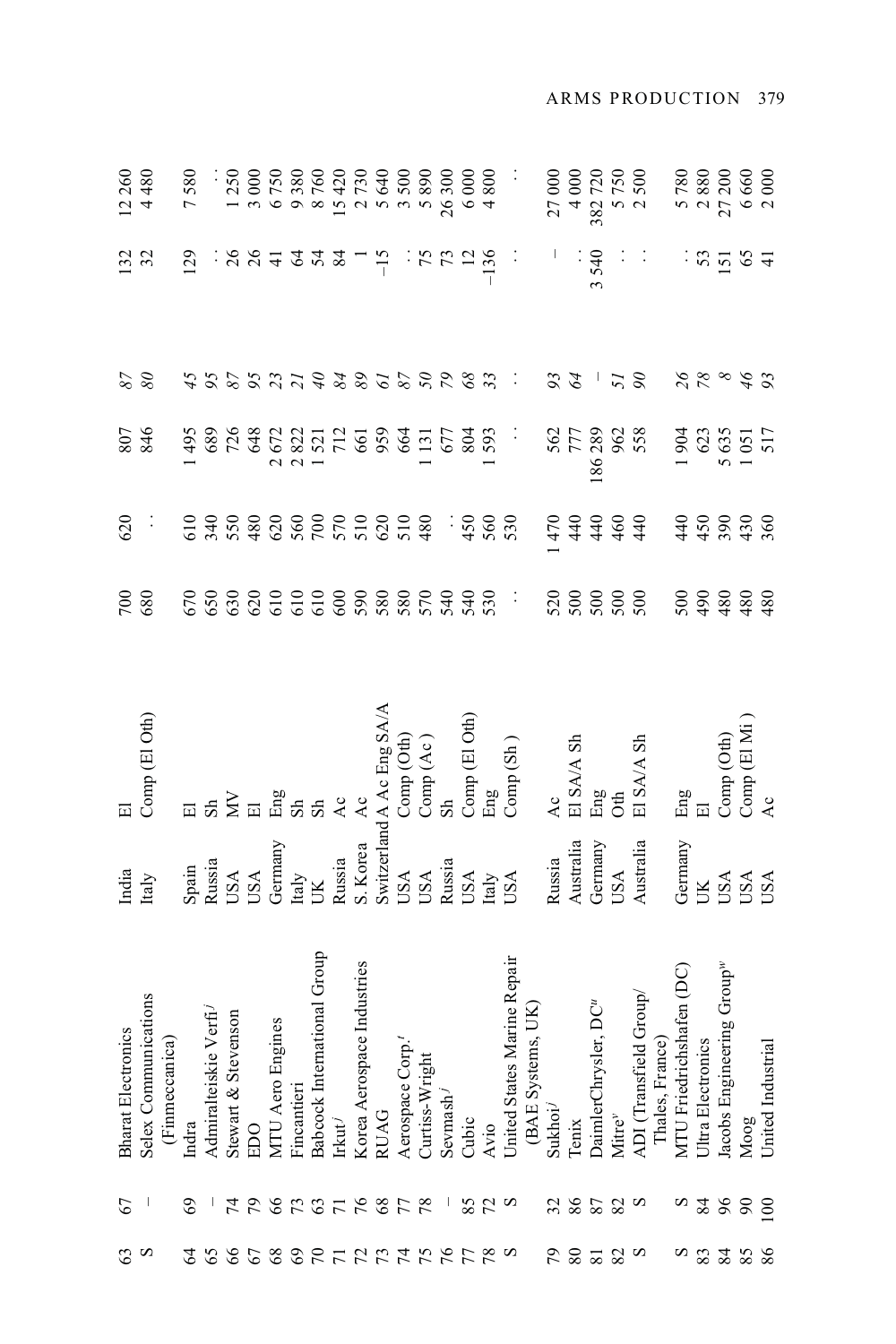### 380 MILITARY SPENDING AND ARMAMENTS, 2006